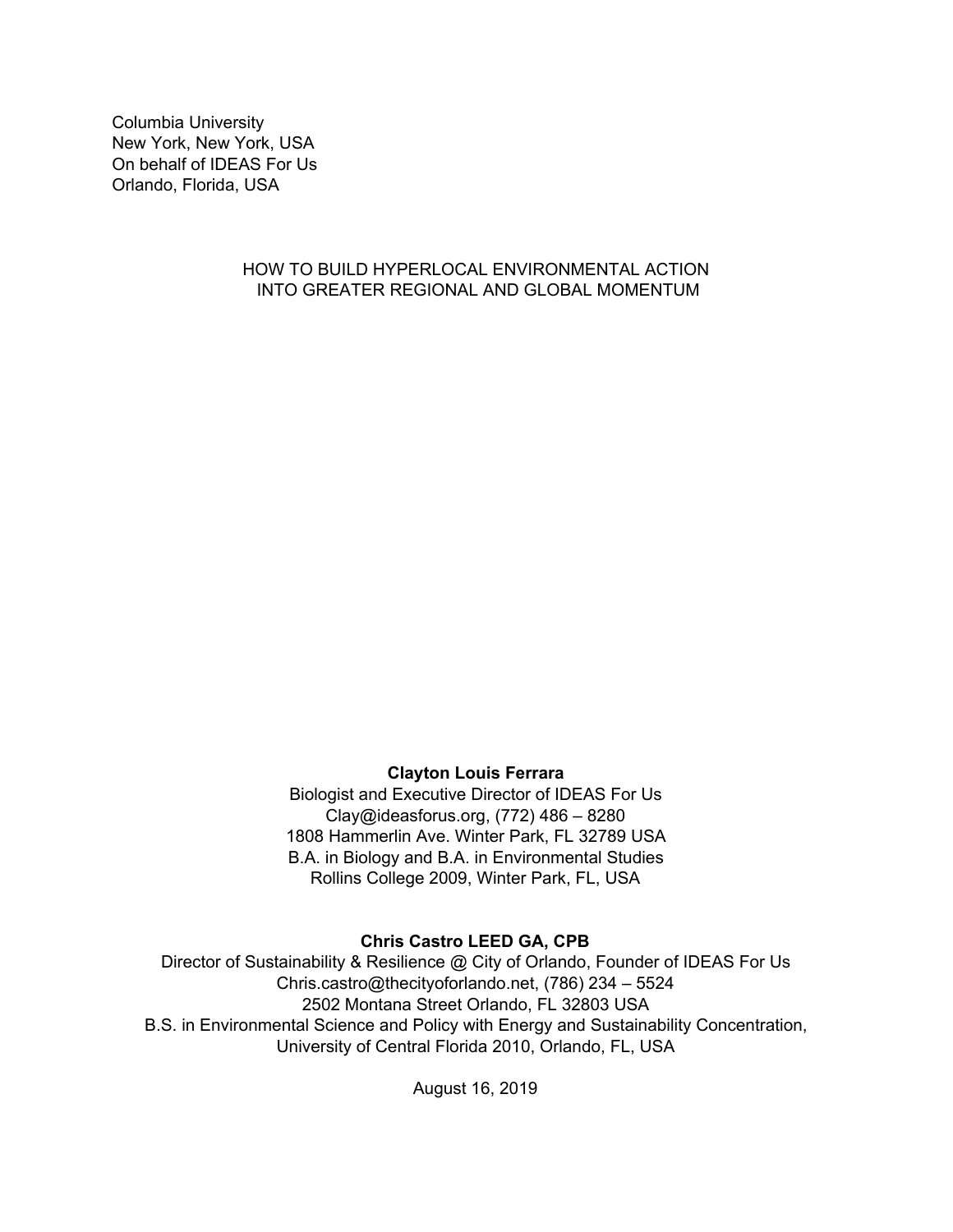#### **Abstract**

To collectively achieve the United Nations Sustainable Development Goals (SDGs) by the 2030 deadline, cities and citizens need a better way to catalyze sustainable development at local and regional levels. We have found that hyperlocal environmental action can be compounded to have greater regional and global impact by modeling concepts from biomimicry. This approach, when applied with the SDGs framework and coupled with the sharing of solutions across a network of frontline communities, has proven successful for us to advance sustainability across the public, private, and independent sectors of society. Over the last 11 years, IDEAS For Us has utilized mutualism, decentralization, viral replication, and diversity to guide our internal processes, external interactions, and strategic planning. This has led to the expansion of our action projects from one college dorm room to 155 universities and communities in 30 countries, and growing. Biomimicy has afforded us the ability to increase our organizational capacity and equitably create solutions that address our most pressing social, environmental, and economic challenges. We believe that this is an important and replicable model that can help the environmental and sustainability movements catalyze local environmental action to build capacity for regional and global resilience.

#### **Introduction**

Biomimicry is the imitation of the models, systems, and elements of nature for the purpose of solving complex human problems (Vincent, 2006). The evolutionary process has shaped highly optimized and organized structures that can be modeled, mimicked, modified, and implemented into to a diverse cadre of applications; solutions to our most pressing issues facing humanity. Aerospace engineering (Rashidi, et al., 2019), manufacturing (Byrne, et al., 2018), ecodesign (Johansson, 2002; Lienhard, et al., 2011), and medicine (Zhang, 2012) are examples of a growing number of disciplines that have successfully utilized elements of biomimicry to their advantage. Due to the vast applicability of biological and ecological models (Frunzo, et al., 2019), we inquired if they could be applied to the design and implementation of grassroots environmental campaigns and action projects as a way to improve our effectiveness in driving positive impact in our community. Because many local initiatives fail to create a lasting impact (Baldridge and Burnham, 1975) due to a lack of technical skill or resources (Tucker and Edmondson, 2003), we set out to intentionally design a nonprofit organization that utilized specific survival and replication strategies common among a diverse group of organisms.

For instance, defined models such as the three forms of symbiotic relationships among species (Pound, 1893), provides a clear framework for biomimicry. In nature there are many behavioral, reproductive, and survival methods that appear frequently across a range of species, in many different habitats and ecosystems (Althoff and Segraves, 2016). Behavioral and physical adaptations that enable competitive fitness contribute to the success or demise of species. Evolutionarily driven models have covergently and diververgently appeared, disappeared, or persisted because they foster the likelihood of organisms to thrive or survive environmental and ecological stressors. We have observed organizations to be fundamentally similar and in this study, we sought to intentionally address the need for greater climate action (Masson-Delmotte, et al., 2018) by creating an organization that utilized biomimicry to model the survival strategies of organisms.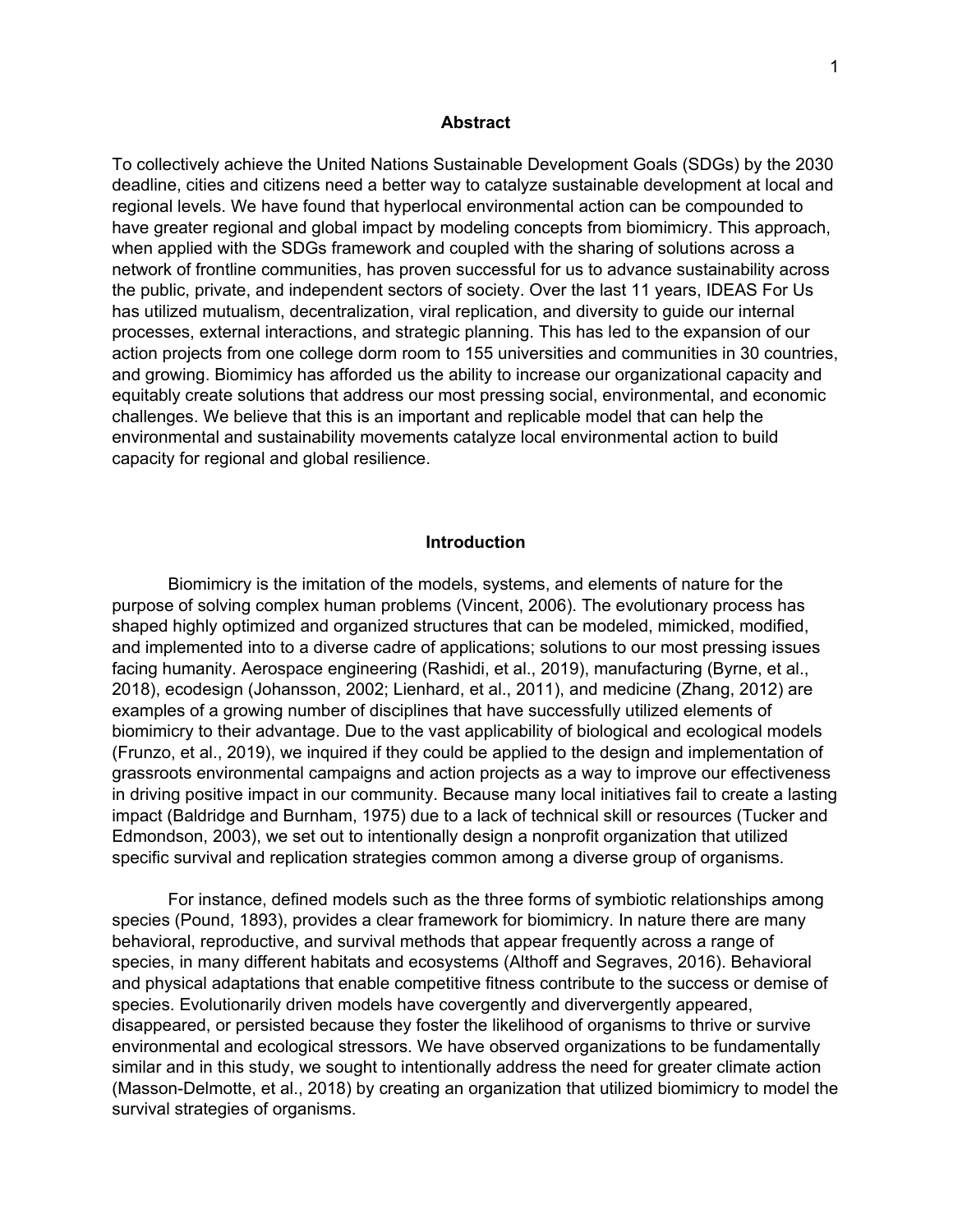Over the last 40 years, the loss of 58% of the world's global wildlife (Grooten and Almond, 2016), the collapse of numerous regional and local ecosystems (Youzhi, et al., 2019), the loss of 76% of freshwater aquatic wildlife (WWF, ZSHL 2014), and an unprecedented rate of global warming at risk of exceeding 2.5 degrees celsius (Raftery et al., 2017) exacerbated by fossil fuels combusted into atmospheric carbon dioxide levels of 415 ppm (Ghasemifard et al., 2019), is alarming at unprecedented levels. Because the majority of the global population now lives in cities (Raftery et al., 2013), fed and powered by long multinational supply chains, the effects of global climate change and the further collapse of the biosphere will result in the migration, starvation, or death of billions of people (Mello and Friaca, 2019).

The United Nations has responded to this threat by collectively creating and implementing the SDGs. However, many cities are on trend to fall short of reaching these goals (The Sustainable Development Goals Report, 2019) and even with the massive philanthropic projections of 356 Billion USD in contributions to SDG action by 2030, a funding gap of 2.5 Trillion USD will impede SDG achievement (World Bank, 2015). This leaves great uncertainty for the survival of life on Earth. And therefore, there is a need for strategies that maximize financial resources while increasing the propensity for measurable achievements towards SDG action.

Our response to the world's most pressing environmental and social challenges has been to create IDEAS For Us (IDEAS), a non-profit organization and UN-accredited NGO working to solve environmental and social challenges on campuses and communities around the World. We focused on building a grassroots movement that worked to educate, engage and empower people of all ages to incubate new and innovative ideas, fund local action, and scale proven solutions to communities facing similar challenges. Since the inception of IDEAS in 2008, the movement continues to grow into an international network of IDEAS branches, youth leaders, and industry professionals actively creating sustainability solutions to the energy, water, food, waste, and ecological challenges facing their communities, and sharing those successes across our network of partners, volunteers, and followers around the World.

Biomimicry has provided a unique opportunity to thematically consider and select key traits that could enhance the functionality and performance of our organization; essentially turn an organization into a living organism. Because dozens, if not hundreds, of successful examples of winning designs and strategies are observed in nature (Vincent, 2006), there is a considerable challenge in determining which models are best to incorporate.

We addressed this issue through the selection of four traits that help organisms survive n low resource, high competition ecosystems where the fundamental niche has not yet reached the capacity of the potential niche. This has allowed us to create the multi-level engagement needed, from grassroots initiatives on through local policy change, in order to properly advance regional sustainable development. For the purpose of this study, the successful development of ideas, funding of local action projects, and scaling of environmental and social solutions to similar communities were each identified as the three most important key performance indicators over the 11 year study period.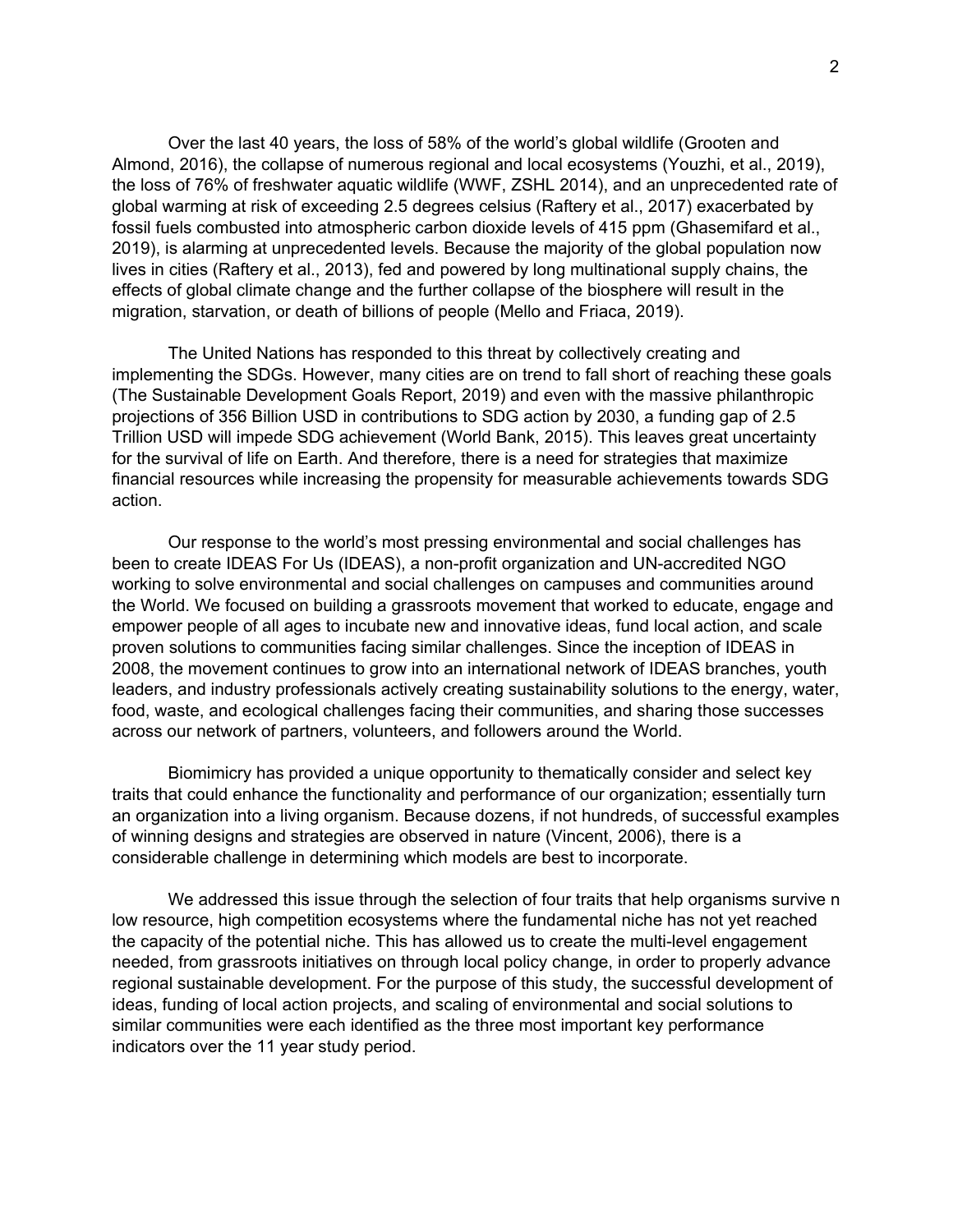### **Materials**

The materials needed to execute our methodology were heavily influenced by the variables of time and money. Each are rare resources needed to achieve the desired goals set forth in the SDGs and therefore our initial requirements for infrastructure were designed to be minimal. This resourcefulness enabled our model to become a valuable resource for emerging countries in Europe, Africa, Asia, and the Americas, especially where resources are scarce, unpredictable, or infrequent. Additionally, the implementation of biomimicry based models that favor diversity and inclusion, coupled with low resource replication strategies, further refined our expansion strategy. Requirements for our methodology include a settled citizenship, capable of using computers and accessing the internet, a reliable cellular and internet connection, a minimum of five dedicated individuals to serve as the organizing team (with 10 hours per week minimum to allocate towards action items), and ideally existing relationships with academic institutions and local businesses. Additionally, foundational documents (constitution, budgets, charter branch documents, organizing toolkits) and a meeting space to accommodate the public and organizing team gatherings are additional resources required to implement the minimal requirements for this model.

### **Methods**

Four elements from biomimicry were chosen as survival principles to guide IDEAS as an organization.These elements were favored for their frequency of appearance in taxa. Each of the four chosen biomimicry factors served as a structural framework for organizational activities not unlike the traits and survival strategies that determine the biological niche of organisms. The frequent appearance of our selected traits in nature, provided us with an indicator for adaptability and adaptable models that are needed to achieve the diversity and scope of the SDGs. We favored (1) a decentralized organizational structure, (2) a viral replication strategy, and (3) symbiotic mutualism to create valuable partnerships that (4) expands the diversity of citizens, students, businesses, elected officials, and fellow NGOs engaged with environmental action and sustainability.

### **I. Decentralization: A model for organizational structure**

IDEAS started with the goal to facilitate environmental action on college campuses by educating, engaging, and empowering students, faculty, staff, administration, and a vast professional alumni network to advance a cleaner, healthier, and more sustainable campus. We utilized the legal structure of a USA 501c3 nonprofit corporation to build IDEAS and facilitate the expansion and replication of action projects among universities by creating a decentralized network of branches. The decentralized branch model that structured IDEAS was implemented through the leadership of local campus and/or community branch leaders and their connection to IDEAS Staff and Board of Directors. Branch leaders and branch volunteers were provided with mentorship and IDEAS maintained the assure that action projects met our standards of quality control and scientific scrutiny. Each branch held their own meetings, elections for leadership, and participated in or led their own fundraising efforts. In many cases, the presence of IDEAS branches on campuses led to them becoming established Registered Student Organizations (RSO), which further afforded them resources to utilize when organizing for action.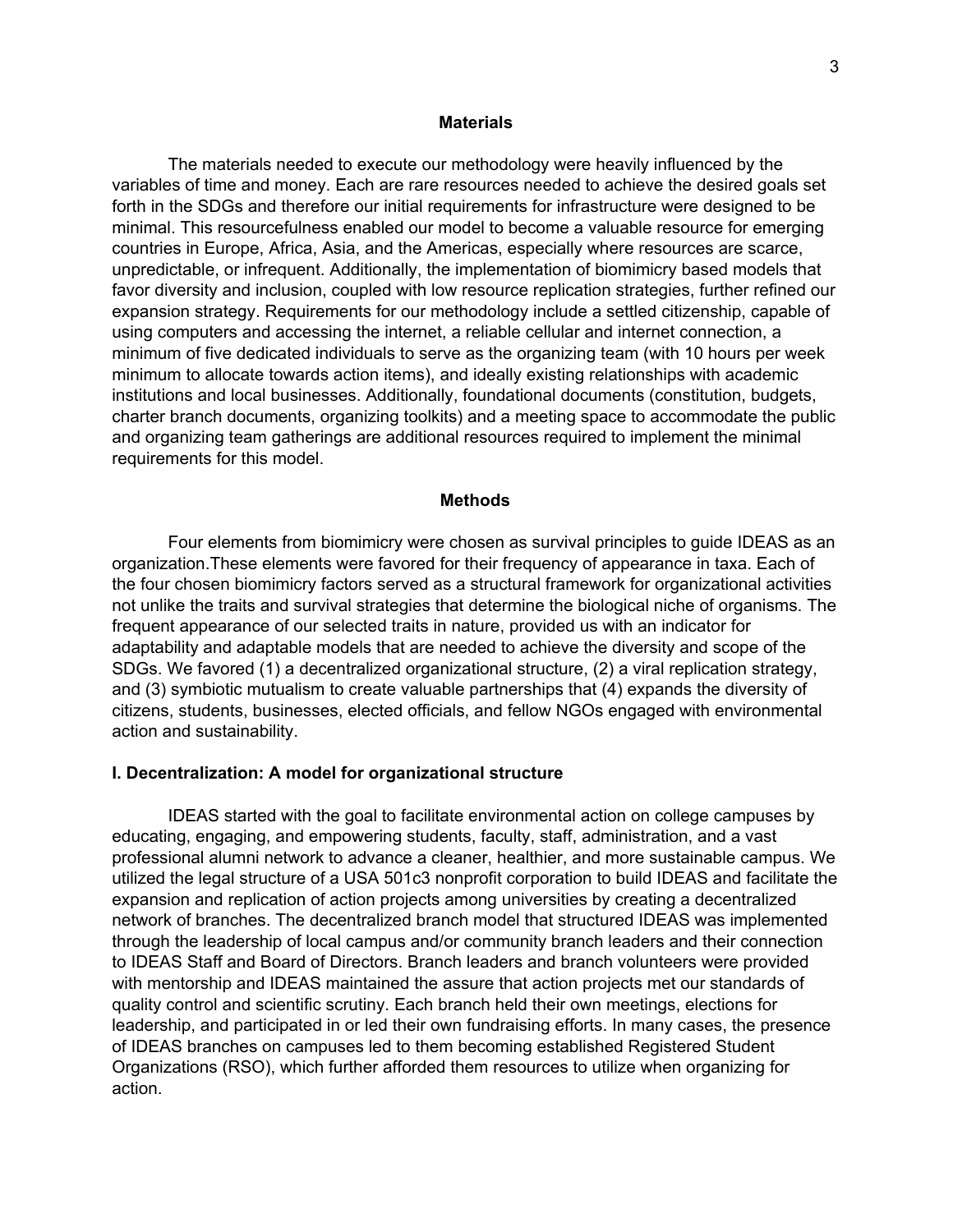This IDEAS network became the collective network of connections among students at various universities. All participants were unpaid volunteers for the first five years. On the fifth year, the branch model expanded out of schools, colleges, and universities to reach citizens at the community level. This manifestation was given the name the IDEAS Hive and maintained the decentralized branch model by creating localized organizing teams to manage meeting and project logistics. We also utilized a forum style model we called a "Think & Do Tank" that showcased localized sustainability experts to educate the attendees and drive engagement with human-centered design thinking activities. These activities were designed in a manner that provided the public an opportunity to take ownership in the creation of local action projects that would advance the SDGs.

#### **II. Virality: A model replication strategy**

Viruses make use of existing cellular machinery to replicate themselves. This method of reproduction allows viruses to spread, mutate, and diversify at a higher rate and frequency than cellular life. Viral reproduction also requires no resources beyond the host. Our methodology used this viral replication strategy to establish, spread, and diversify IDEAS branches through schools. This provided a 'host' to utilize complimentary meeting space, a source of volunteers, and annual resources to foster the success of each because we utilized the existing resources inherent to academia.

At the community level, this viral replication strategy affords itself to rapidly establishing points of engagement throughout the public, private, and independent sectors of a community. When the towns and villages we engaged with established hubs of environmental activity, we vertically leveraged our partners, partner networks, industry collectives, academic networks, and regional think-tanks to compound our efforts across the hierarchy of decision makers. We created multi-organization committees and working groups to share resources and technical skill sets in order to accomplish the desired action or advocacy goals. Opportunities that afforded us access to local government and regional decision makers were prioritized through partnerships and value add propositions unique to IDEAS.

### **III. Mutualism: A model for symbiotic partnerships**

We designed IDEAS to function as a symbiotic organism that utilizes mutualism as a survival strategy. We chose this strategy to relieve the resource intensive pressure of competing with similar organizations. This afforded us the ability to further focus on our viral replication methods and decentralized branch strategy as a means of scaling impact on the SDGs. Interactions with peers was approached with partnership for the goals in mind and this allowed us to create spheres of influence at each layer of civic engagement. For our purposes, we categorized and stratified our involvement through six layers of interaction - hyperlocal, community, regional, state/province, national, and global.

### **IV. Diversity: A model for niche expansion**

Because our activities precluded the SDGs by seven years and there was a need to simplify the scope of sustainability into subsections, we established thematic categories called "The Five Pillars of Sustainability". This structure afforded us the ability to focus the diverse nuances of IDEAS action projects across our network in a matter that streamlines the sharing of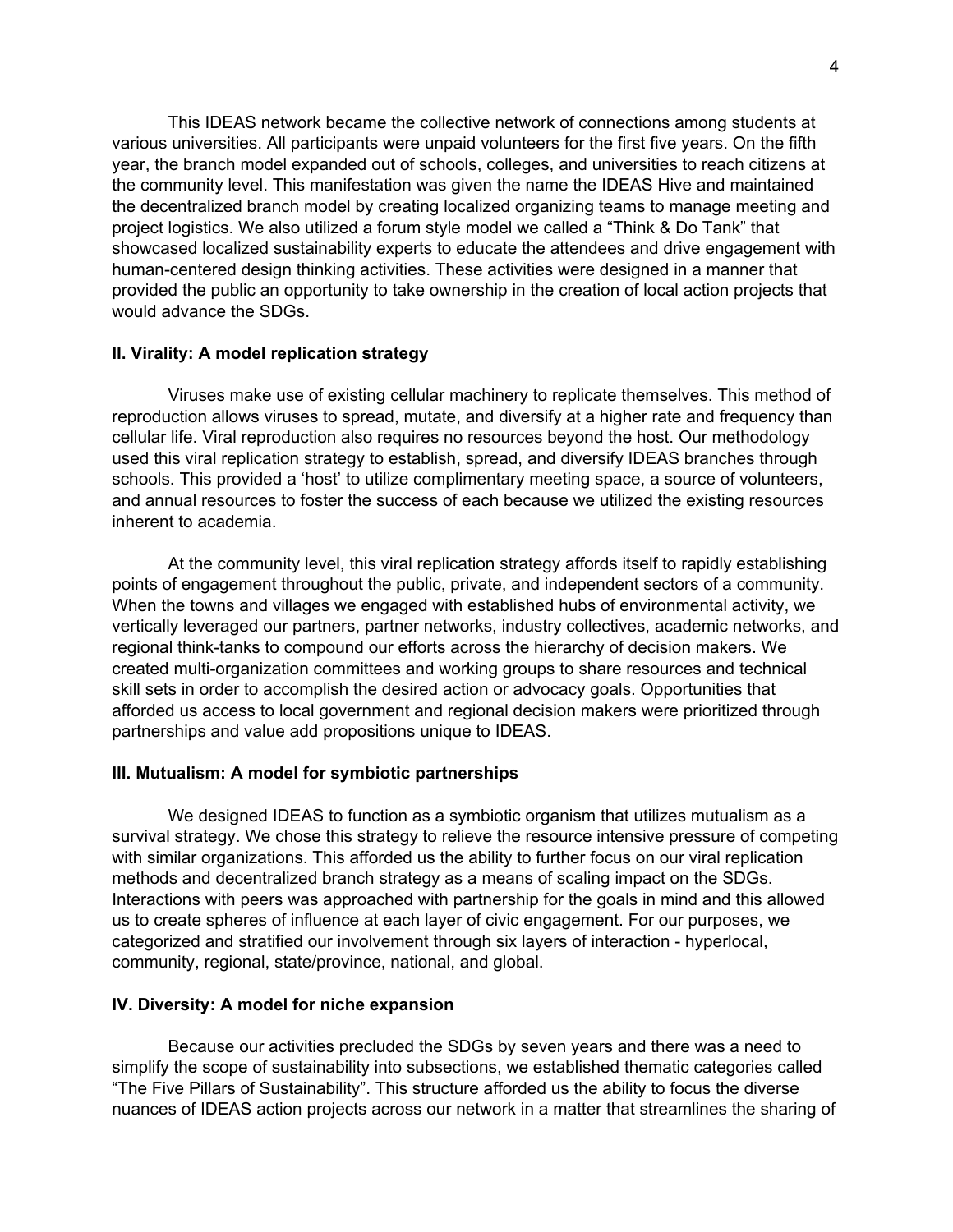best practices and data. All IDEAS action projects were assigned a primary theme represented by one of the five pillars. We choose to use energy, water, food, waste, and ecology as our thematic categories due to their simplicity and overlap when applied to real world applications.

This pillar based framework was also applied to the refinement of IDEAS action projects on campuses and in communities by exploring the cross connections between them. For instance, IDEAS Branches and IDEAS Hive were afforded the opportunity to host workshops and action days on energy, water, food, waste, or ecology projects throughout the year and their leadership and organizing teams could vary the topics each month from pillar to pillar. Other options were to examine combinations of pillars (i.e. food and waste, energy and water, or ecology and waste). This adaptability and variability was intentional as a means of keeping audiences engaged and emphasis on one of the five pillar topics could extend quarterly or biannually based on community or campus needs.

The pillar framework was used as the primary means of niche expansion. Cross sector nexuses between pillars were identified and explored as potential environmental and social solutions to pressing community issues. For instance, by exploring the nexus between food and energy and then energy and food, the Orlando community identified the distance a plate of food travels to reach your plate when provided by the transportation network of the modern industrial agricultural system to be a variable in need of solving for the community. When combined, the concern for lower carbon emissions the opportunity to innovate local urban agriculture by converting front lawns to gardens and using bicycles to transport farmers and their produce, emerged as a new urban agricultural model. We named this model Fleet Farming.



**Results**

**Figure 1 - Decentralized Organization Creates Hub and Spoke Model.** IDEAS creates a decentralized hub and spoke model for IDEAS Branches, located in schools, colleges, and universities to tackle on campus action and the IDEAS Hive, which is held in communities. IDEAS Branches collaborate at the IDEAS Hive to skillshare but are autonomous to pursue their own student-led goals.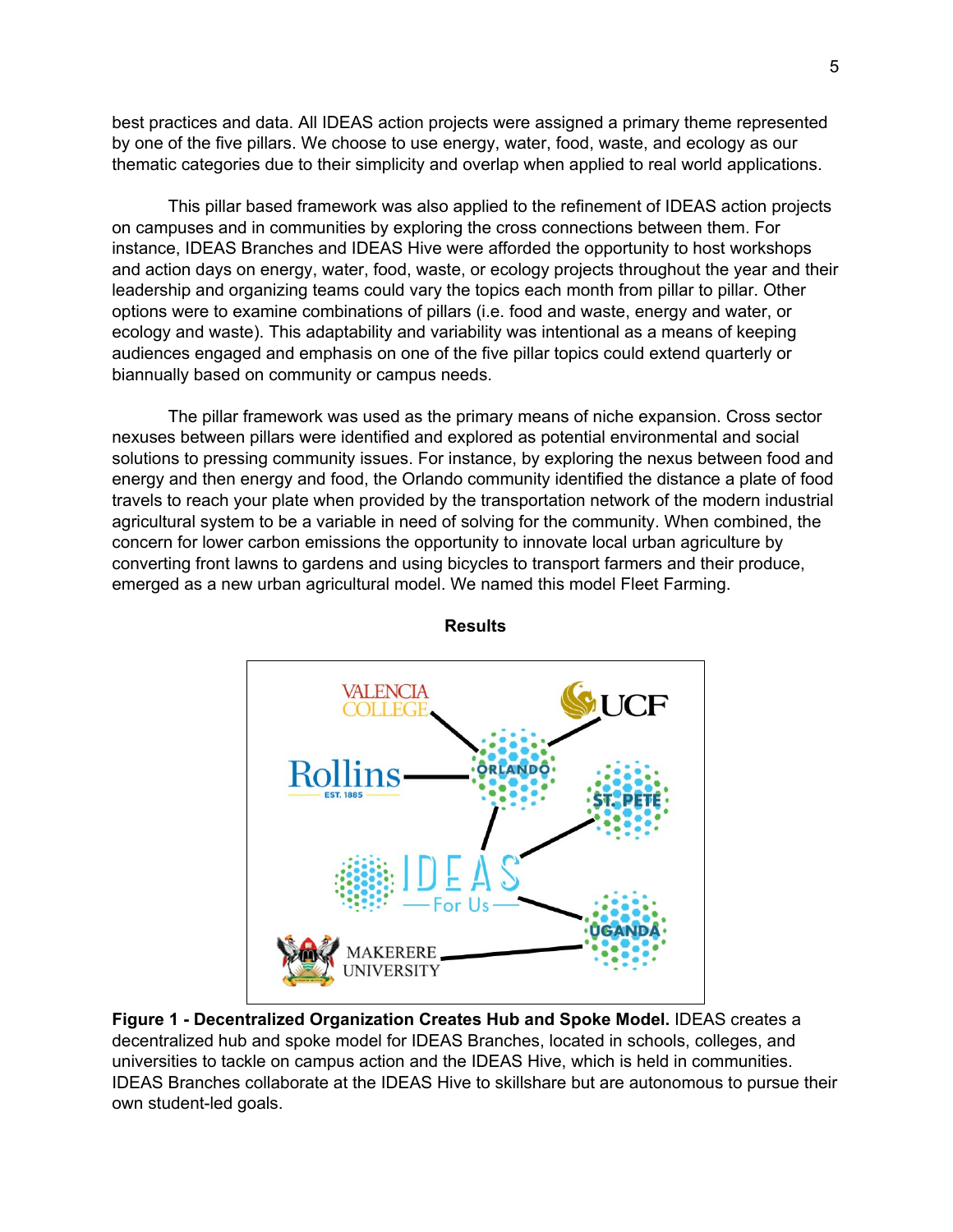

**Figure 2 - Layers of Vertical Integration.** IDEAS build partnerships with a diverse group of organizations working at various scopes in civil society. By creating a vertically integrated strategy, we are able to provide the communication and collaboration needed to advance sustainability from the grassroots level of hyperlocal on up to multinational organizations.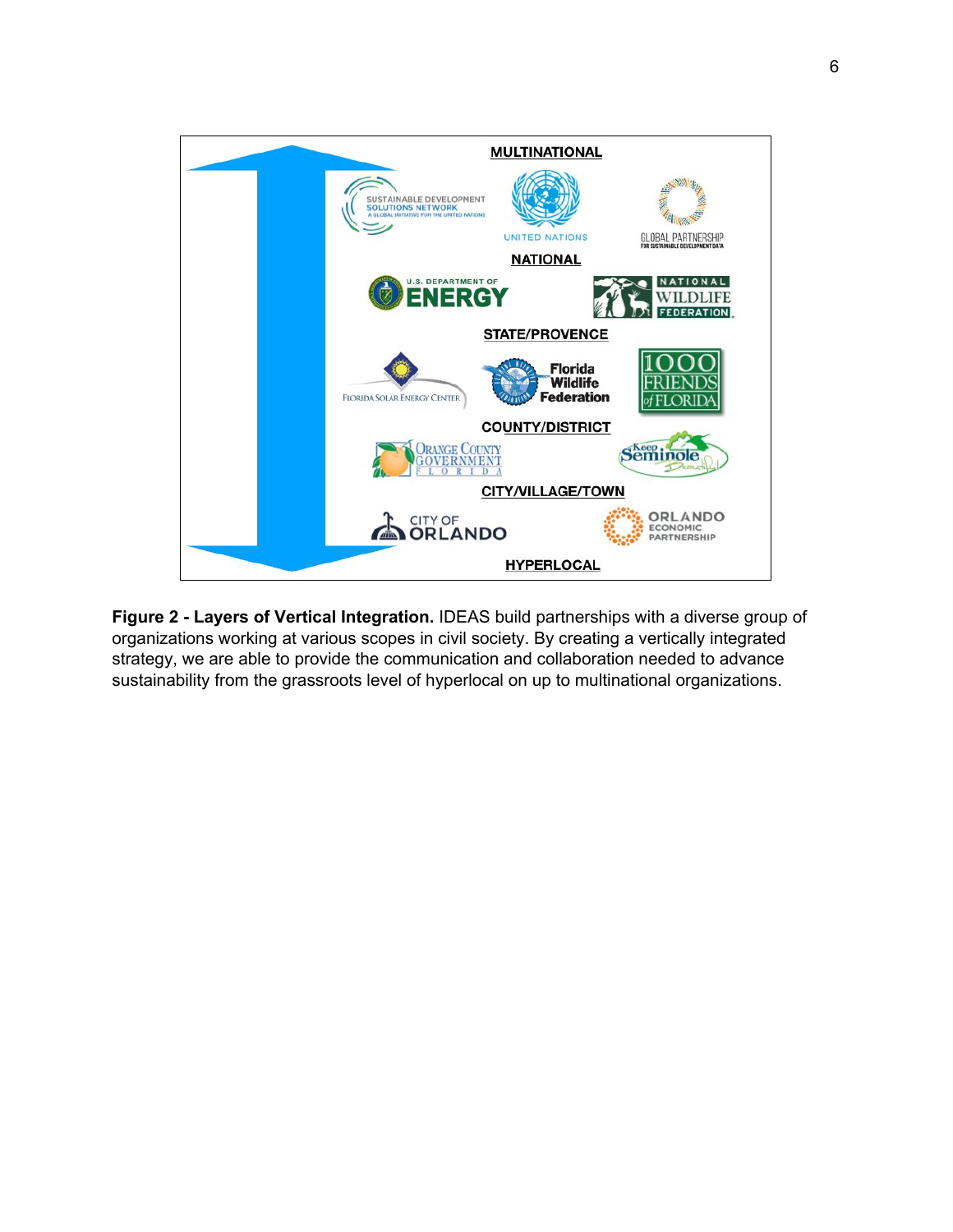

**Figure 3 - Map of Projects and Pillars.** IDEAS maintains an online web tool (**<https://ideasforus.org/impact/>**) to track the location and focus of action projects. We have taken action in 30 different countries around the world with thousands of volunteers. The webtool enables us to grow data sets and connect volunteers across our network working on similar issues to share best practices.

# **Discussion**

# **IDEAS Branches and IDEAS Hives**

## **I. Decentralized Organizational Structure**

A decentralized organizational structure offers a wide range of benefits over conventional centralized networks. The branch model provides a structure for resources like technical support and project funding to disseminate. Through the various communication channels of the IDEAS branch network, best practices can be noted and shared through the use of social media, email, and other technologies. Mentorship and resources from staff provided consistency and stability for the volunteer led branches, especially those in remote locations. This tie between IDEAS branches and the greater organization enabled the desired level of quality control oversight needed to administer action projects, while promoting the autonomous nature of volunteer led local hubs to work as an advantage when addressing local issues through an environmental, economic, and social perspective. We used a hub and spoke model to maintain quality oversight of IDEAS Branches but allowed each node in the decentralized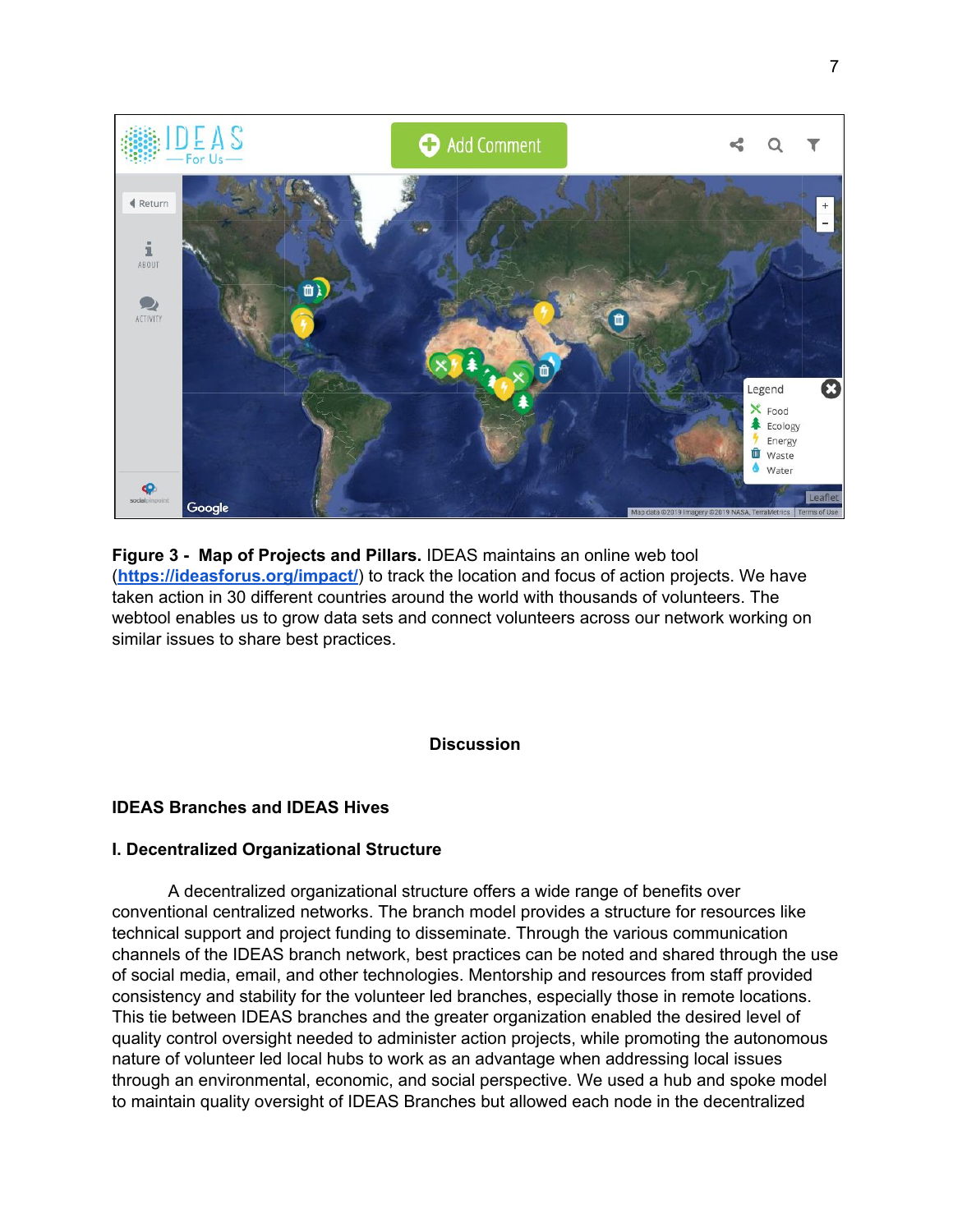structure to set their own goals (*Fig. 1).* All ideas projects and initiatives make a direct effort to have a positive economic, environmental, and social impact.

The adaptive benefits afforded by a decentralized organizational structure are many. Adaptability, cultural equity, and lower dependency on managerial oversight are all afforded by a decentralized framework. This element of biomimicry preserves the sovereignty of a community's right to choose their priorities while promoting branch autonomy. Each have been identified as important variables to foster the emergence and growth of community empowerment.

## **II. Viral Replication Strategy**

By choosing a viral replication strategy, IDEAS was able to make use of the existing college, university, and community infrastructure to rapidly increase the attention on environmental issues. The first seven years of IDEAS action projects were funded, conceptualized, and organized in a manner that stretched what little resources we had to build a network of partnerships throughout the public, private, and independent sectors. Connections were strategically strengthened with partners to leverage their skillsets and build group capacity by applying our unique methods of organizing for action to their goals. The intentional creation of this multi sector approach for our activities made IDEAS a hub for collaboration beyond the campus and out into the community.

The fortuitous appearance and global adoption of social media provided an unprecedented opportunity to spread our message and recruit new members to take action in the five pillars of sustainability. Positive, empowering messaging was combined with a platform of dissemination that was free to little cost, international, and translation ready. We leveraged all available communication channels of our partners to expand the frequency and consistency of opportunities citizens had to participate in environmental action.

As IDEAS branches became established across the colleges and universities in a particular community, the IDEAS Hive could be deployed as a means of creating a collaborative environment across campuses for regional outcomes. Once the IDEAS Hive was established, the need to engage with local government increased.

IDEAS became engaged with local government by organizing environmental action projects that addressed local sustainability and resilience goals in the City of Orlando. Cities were not built to address climate change and there is a considerable need to address sustainability from a regional perspective. In addition to being disrupted by technology, urbanization, and climate change, cities are under considerable stress to meet the needs of their citizens. Hunger, poverty, transportation, livability, and quality of life issues all need to be addressed through the lens of sustainable development.

In Orlando, Florida, where IDEAS was founded and remains headquartered, sustainability and resilience are of particular concern to local government. Each week, 1,500 residents move to the Orlando region, with 60-70% remaining in the Orlando city limits. Additionally, Orlando must meet the demands of over 75 million visitors annually visiting the region. Because of the challenges faced by 21st Century cities, a community action plan was implemented to address energy, food, buildings, and other priorities by elected leaders.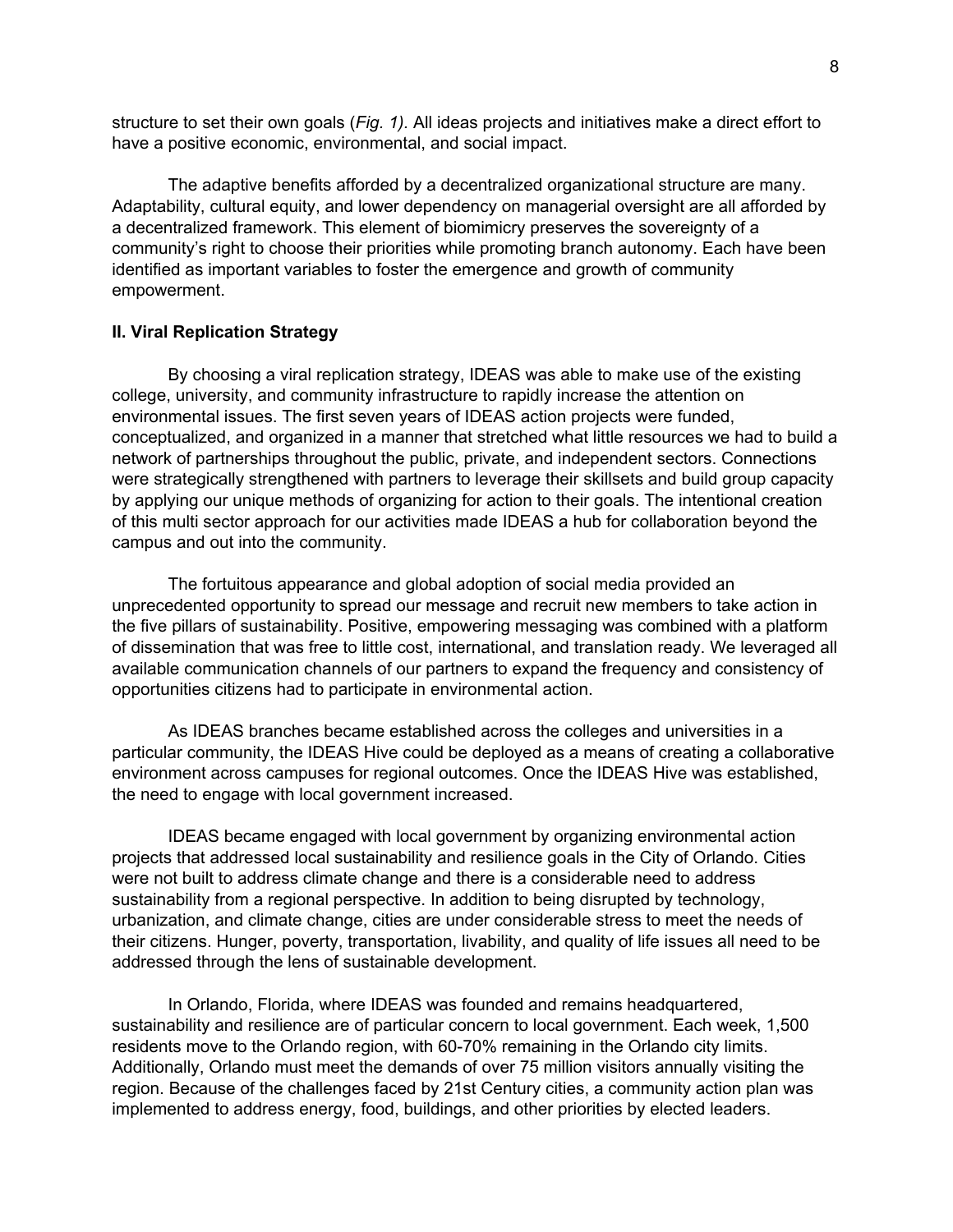Because energy efficiency and renewable energy is a direct way to lower climate emissions and slow climate change, the need for sustainability-focused leadership at the city level evolved into what would become the City Energy Project. This partnership with NRDC was funded by the Doris Duke Foundation, the Energy Foundation, Kresge Foundation, and Bloomberg Philanthropies to foster the sustainable transformation of 10 cities though the installment of a dedicated sustainability staff member focused on providing technical assistance to the City's leadership to accelerate new policies and programs that aimed to drastically reduce energy use in buildings through the city; currently making up ¾ of GHG emissions in Orlando. Through its success, the program has now expanded to 20 cities through 2019.

Because the City Energy Project is a three year commitment from participating cities, the value of sustainability staff could be demonstrated before taking the risk with taxpayer dollars. In Orlando, the success of this program led to the permanent hiring of a Director of Sustainability and Resilience, plus an additional Sustainability Project Manager, and the passage of policy and ordinances to advance the ultimate mission, including a Building Energy & Water Efficiency Strategy (BEWES), enabled PACE financing, and a 100% Renewable Commitment for all city power to be fossil fuel free by 2050.

The vertical movement of experienced IDEAS leaders higher into decision-making positions throughout public, private, and independent sectors, is a key strategy we will adopt for future initiatives because it further strengthens our replication strategy into the public sector.

### **III. Symbiotic Mutualism**

Symbiotic relationships allow organisms to access niches within ecosystems that would be otherwise inaccessible to them without such a survival strategy. Mutualism reduces competition between organisms living in the same habitats and we made use of this element of biomimicry to build sincere partnerships with peers and participants across varying layers of interaction (Fig 2). This approach turned potential competitors and benevolent peers into opportunities for partnership and collaboration. It also helped us to prioritize community engagement because we viewed individuals and organizations as deserving of sincere involvement. Therefore, we extended the concept of mutualism to how we create external partnerships and how we view our internal participants in IDEAS branches and IDEAS Hives.

At the hyperlocal level, relationships with universities and colleges have afforded IDEAS valuable connections to students, technical expertise, and resources for environmental action. An example of this is our relationship with the University of Central Florida, Valencia College, Seminole State College, and Rollins College located in Central Florida. These academic institutions served as hubs for students to meet and discuss sustainability issues using the IDEAS branch model and resources to advance their own sustainability priorities determined by students, facility, and administration members. IDEAS has also been fortunate to have numerous academics engaged with us through the mutualistic partnerships formed with campuses around the world. This affords us a connection to a network of experts that further legitimizes our efforts and informs our best practices for sustainable development.

We additionally, implemented mutualism to see an opportunity match between IDEAS and the Orlando City Soccer Foundation (OCSF). The OCSF has a specific mission and seeks to empower organizations to achieve their goals in disadvantaged communities. IDEAS has a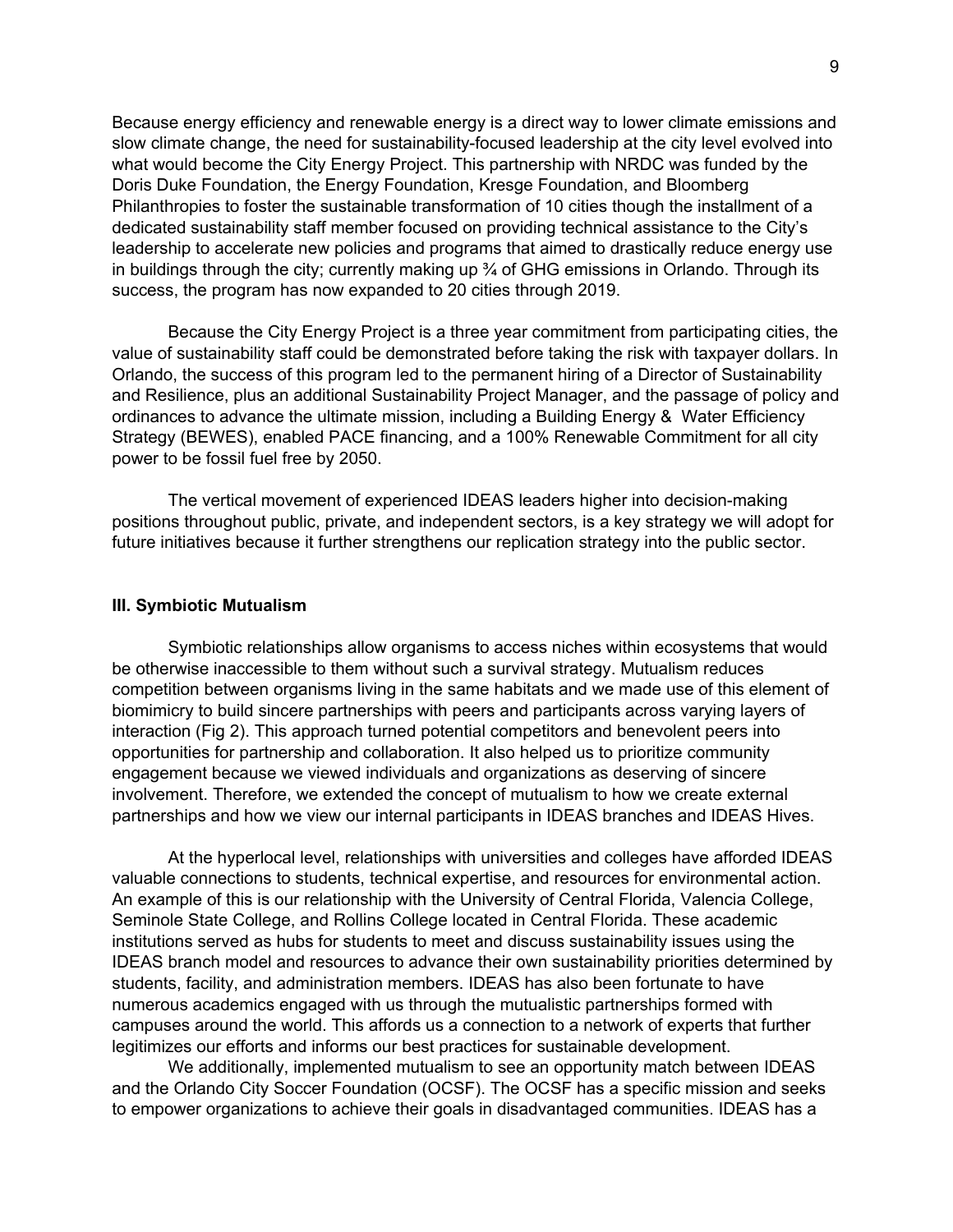series of environmental programs that met the OCSF's needs and that partnership provides a mutualistic symbiosis to achieve our shared goals. Because of this we have added additional staff, accomplishing OSCF goals in the community, and across schools, community centers, aftercare programs, daycare programs, and public spaces.

## **The Solutions Fund and IDEAS Eco Enterprises**

### **IV. Diverse Niche Expansion**

The use of the Five Pillars of Sustainability framework allowed IDEAS to expand the diversity of opportunities for businesses, elected officials, and everyday citizens to get active with sustainability and environmental action. By creating variances within similar thematic focuses we engaged our audience in a comprehensive overview of sustainability topics. Through repeat engagement, the diversity of discussions and actions peaked and maintained the interests of our IDEAS Branches and IDEAS Hive participants over the last 11 years. This has led to our diverse cadre of action projects in all Five Pillars of Sustainability *(*Fig 3*).*

As the nexus between pillars continues to be expanded upon, we saw an opportunity to create additional revenue streams and microgranting programs. Action projects created in the IDEAS Hive or by IDEAS branches could be provided with resources from a Solutions Fund, and successful pilot programs could be further invested in as eco-solutions. These eco-solutions would be incubated to create a holistic program that creates an economic, environmental, and social benefit wherever they operate. This cross pillar examination not only expands the potential niche for environmental education, action, and innovation on campuses and in communities, but it also holds potential as an important tool for job creation.

As an initiative created in the IDEAS Hive and then proliferated by the Solutions Fund, the Fleet Farming program has evolved into a resilient model for job creation through urban farming and edible landscaping activities. This derived model, which encapsulates economic, social, and environmental impacts to generate revenue and create jobs are identified as IDEAS Eco Enterprises.

### **Summary**

The lives of billions of people depend on our collective ability to transform the 21st Century through sustainable development. It is therefore important to investigate novel means of catalyzing community engagement and empowerment around the SDGs, especially for citizens and cities. Sustainable development is a powerful tool for building resiliency but if we are going to achieve the SDGs, better models to organize for action are needed. Our use of biomimicry provides a logical framework to develop organizations that function like the adaptable organisms they model. Because IDEAS utilized four key elements from biomimicry, we have been able to build hyperlocal environmental action into greater regional and global momentum. Our decentralized organizational structure, viral replication, mutualism, and niche expansion strategies have afforded us the ability to stratify ourselves rapidly across sectors using resources conservatively. We believe the further implementation of biomimicry to grassroots initiatives would be beneficial across the many sectors working to collectively achieve the SDGs.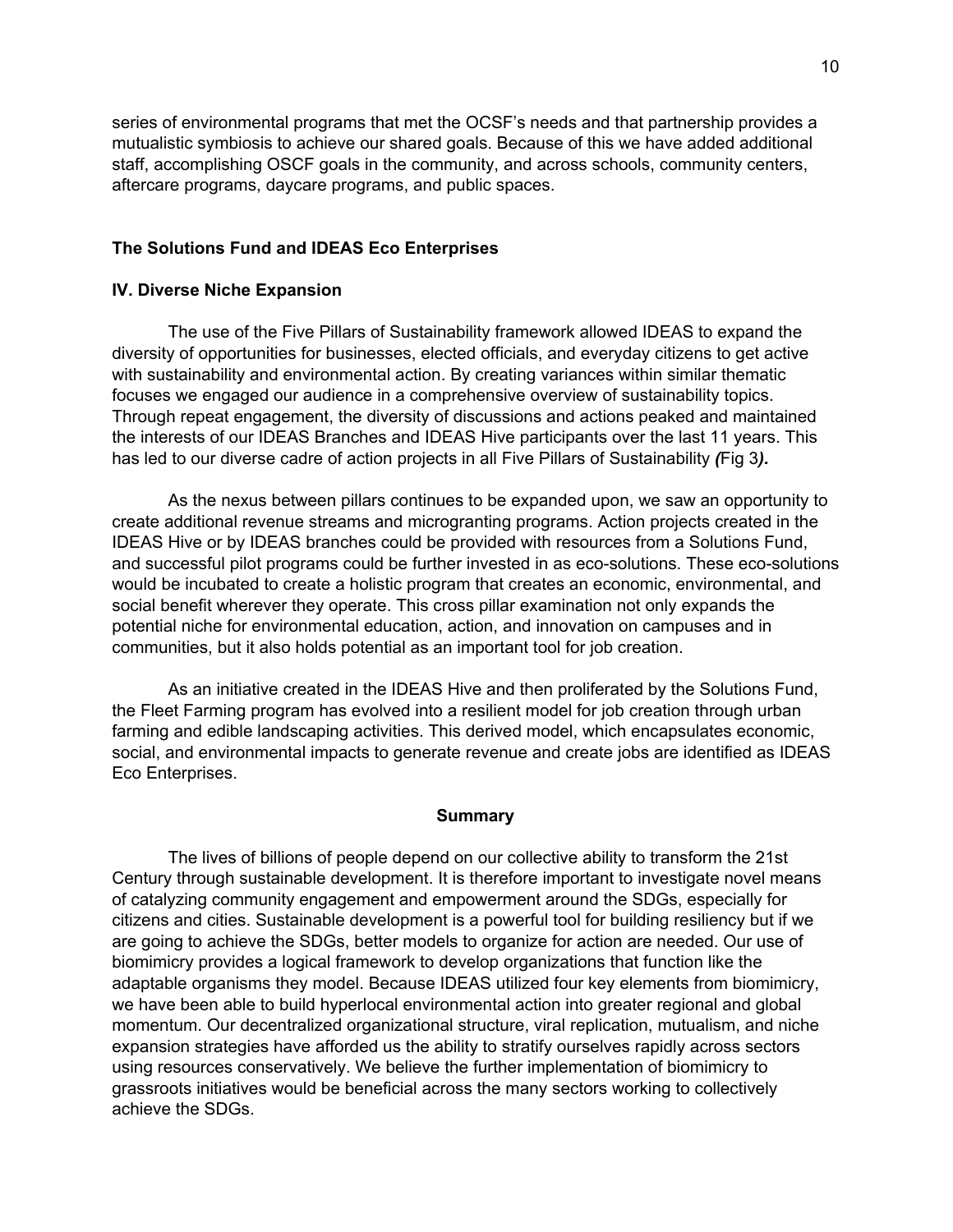### **Conclusion**

The use of biomimicry has helped IDEAS to catalyze environmental action on campuses and communities around the world. After refining our approach to educating, engaging, and empowering cities and citizens through this 11 year study, it has become apparent that our unique methodology of the IDEAS Hive to turn ideas into actionable projects, the Solutions Fund to fund pilot programs, and refining those ideas into revenue-generating programs called IDEAS Eco Enterprises, should be further replicated as a model SDG project for cities.

As the next evolution of IDEAS, we have launched the '*SDG Cities Project*'. This approach will assist cities with emulating our organizing model to ignite awareness and engagement on local implementation of the SDGs. The SDG Cities Project will help cities around the U.S. to build capacity around the SDG's, including partnership development with academia, associations, nonprofits, etc.; public event planning to elevate the SDGs with local partners; and organizing using the model of IDEAS Hive to educate, engage, and empower the community to take action on the issues we're facing at a neighborhood to city or county level. In addition, IDEAS can provide technical assistance and support around marketing and communications, program development, and mentorship throughout the term of the project to ensure the program is established for long-term success. This becomes the next evolution of IDEAS, which follows another biological principal, biomagnification.

### **Acknowledgements**

The authors wish to recognize and thank the past, present, and future volunteers, Board of Directors, Staff, and supporters of IDEAS For Us all over the world. We also wish to recognize and thank Penelope Canan Ph.D. for her meaningful inspiration and encouragement.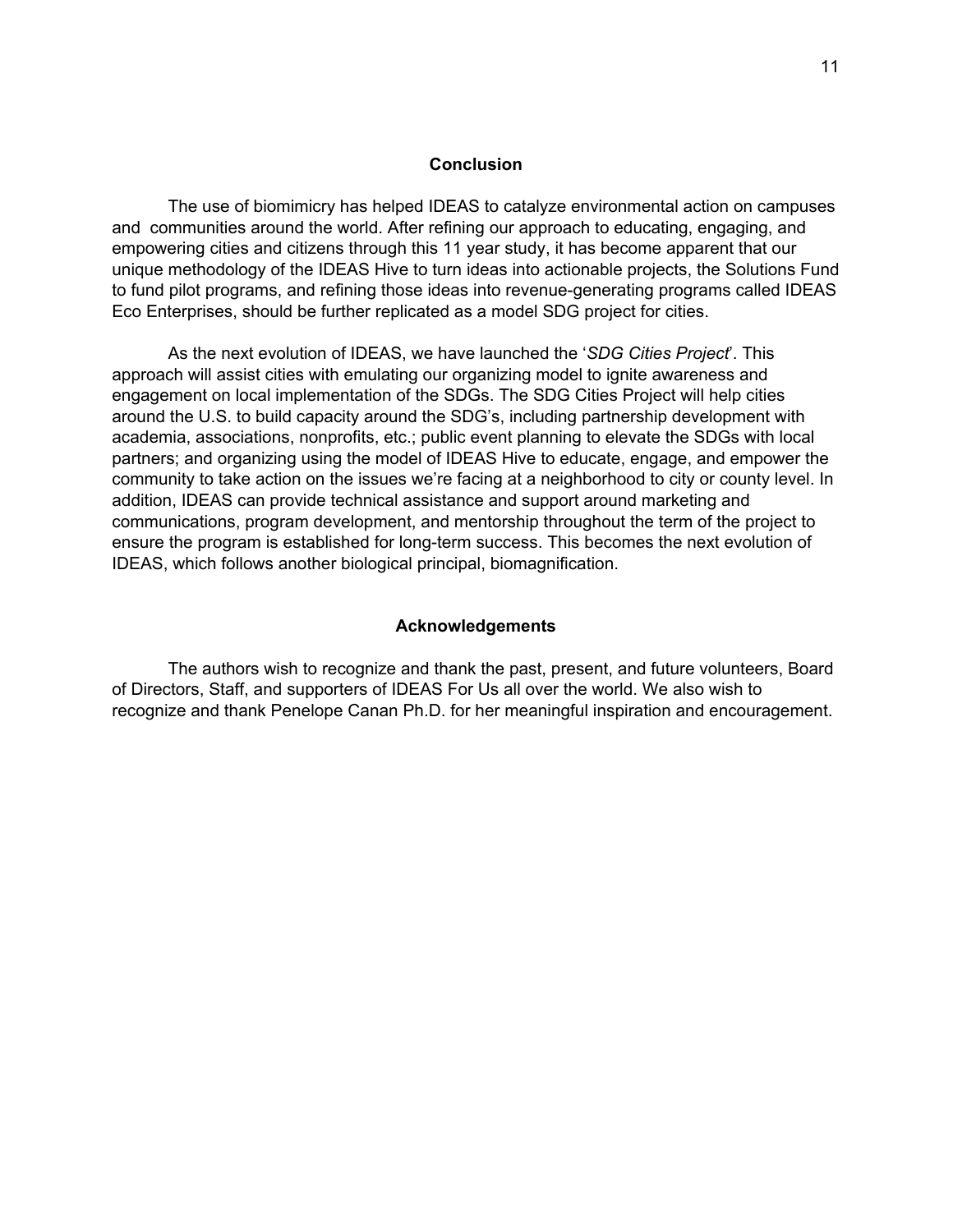## **Bibliography**

- Althoff, D.m., and K.a. Segraves. "Mutualism, the Evolutionary Ecology of." *Encyclopedia of Evolutionary Biology*, 2016, 87-93.
- Baldridge, J. Victor, and Robert A. Burnham. "Organizational Innovation: Individual, Organizational, and Environmental Impacts." *Administrative Science Quarterly*20, no. 2 (1975): 165.
- Byrne, Gerald, Dimitri Dimitrov, Laszlo Monostori, Roberto Teti, Fred Van Houten, and Rafi Wertheim. "Biologicalisation: Biological Transformation in Manufacturing." *CIRP Journal of Manufacturing Science and Technology*21 (2018): 1-32.
- Ghasemifard, Homa, Ye Yuan, Marvin Luepke, Christian Schunk, Jia Chen, Ludwig Ries, Michael Leuchner, and Annette Menzel. "Atmospheric CO2 and δ13C Measurements from 2012 to 2014 at the Environmental Research Station Schneefernerhaus, Germany: Technical Corrections, Temporal Variations and Trajectory Clustering." *Aerosol and Air Quality Research*19, no. 3: 657-70, 2019
- Frunzo, Luigi, Roberto Garra, Andrea Giusti, and Vincenzo Luongo. "Modeling Biological Systems with an Improved Fractional Gompertz Law." *Communications in Nonlinear Science and Numerical Simulation* 74: 260-67, 2019
- Johansson, Glenn. "Success Factors for Integration of Ecodesign in Product Development." *Environmental Management and Health* 13, no. 1: 98-107, 2002
- Li, Youzhi, Qiaoqiao Zhou, Bo Ren, Jia Luo, Jinrui Yuan, Xiaohui Ding, Hualin Bian, and Xin Yao. "Trends and Health Risks of Dissolved Heavy Metal Pollution in Global River and Lake Water from 1970 to 2017." *Reviews of Environmental Contamination and Toxicology*, 2019.
- Lienhard, J., S. Schleicher, S. Poppinga, T. Masselter, M. Milwich, T. Speck, and J. Knippers. "Flectofin: A Hingeless Flapping Mechanism Inspired by Nature." *Bioinspiration & Biomimetics* 6, no. 4, 2011
- Masson-Delmotte, V., P. Zhai, H.-O. Pörtner, D. Roberts, J. Skea, P.R. Shukla, A. Pirani, W. Moufouma-Okia, C. Péan, R. Pidcock, S. Connors, J.B.R. Matthews, Y. Chen, X. Zhou, M.I. Gomis, E. Lonnoy, T. Maycock, M. Tignor, and T. Waterfield (eds.) Global Warming of 1.5°C. IPCC, 2018
- Mello, Fernando De Sousa, and Amâncio César Santos Friaça. "The End of Life on Earth Is Not the End of the World: Converging to an Estimate of Life Span of the Biosphere?" *International Journal of Astrobiology*, 2019, 1-18.
- Pound, Roscoe. "Symbiosis and Mutualism." *The American Naturalist* 27, no. 318 (1893): 509-20.